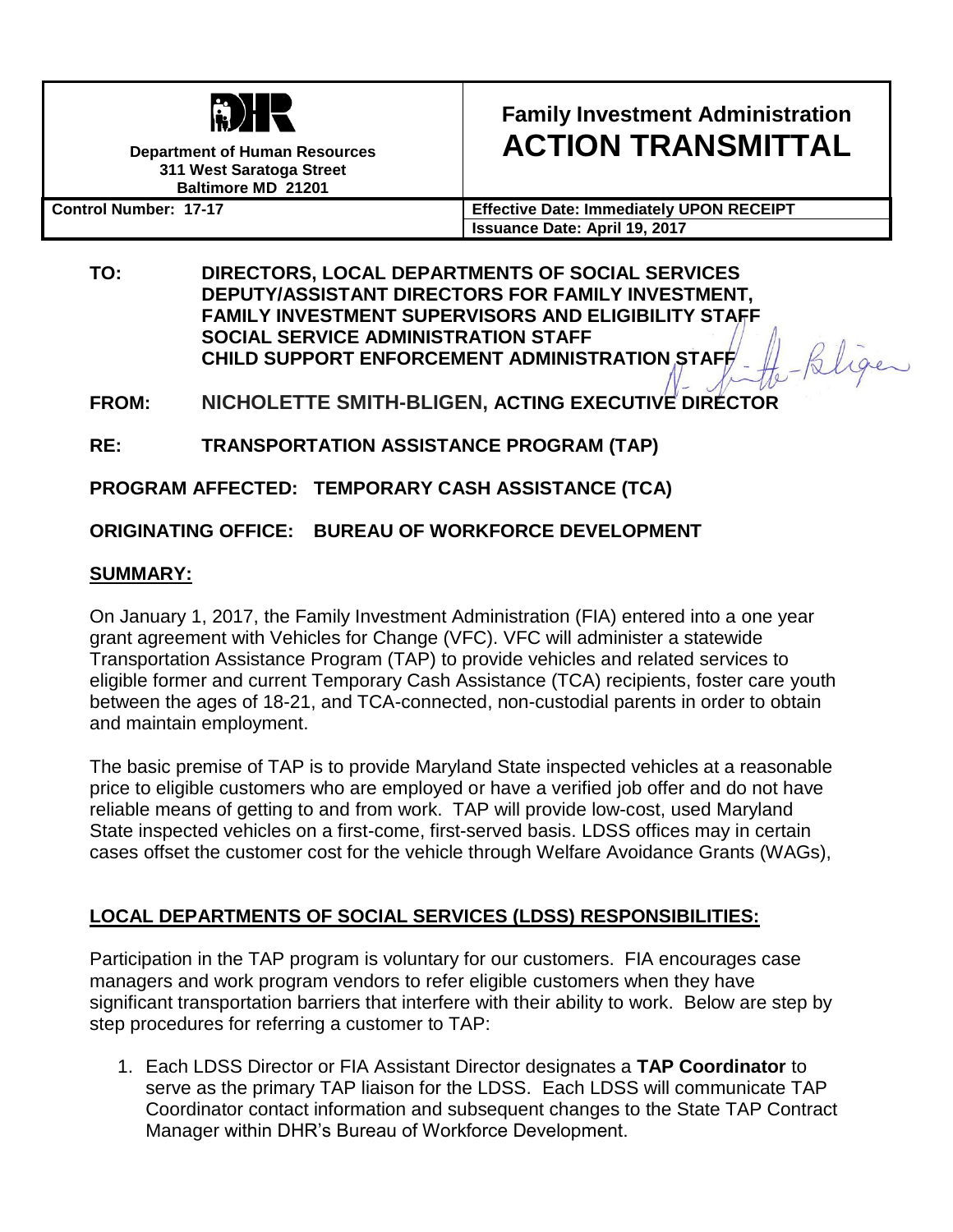- 2. The **case manager** conducts an assessment of the customer to determine the appropriateness of referring them to TAP based on the presence of significant transportation barriers to employment and eligibility criteria listed below:
	- The customer meets one of the TAP Target Populations:
		- Current or former TCA recipient within the last 12 months;
		- Foster care youth age 18 to 21 years old; or
		- Current TCA-connected non-custodial parent or non-custodial parent connected to a TCA case that has closed within the last 12 months;
	- The customer has a valid driver's license:
	- The customer does not have Driving While Intoxicated (DWI) or Driving Under the Influence (DUI) citations on his or her driving record; and
	- The customer is employed or has a verified job offer to work an average of 30 hrs per week or more.
- 3. Once the appropriateness of the referral is determined, the **case manager** will complete Section 1 of the TAP Referral Form (DHR 110) (Attachment 1) with the customer and forward it to the **TAP Coordinator**.
- 4. The **TAP Coordinator** will review the Referral Form and determine whether the customer is eligible for TAP. The TAP Coordinator needs to consider each customer's unique situation and review the options available to the customer, including Welfare Avoidance Grants (WAG). If the customer cannot verify that he or she has available funds to cover his/her portion of the costs, or the customer is not eligible for a WAG and/or WAG funds are not available, the customer may not be a suitable candidate for a TAP referral. The TAP Coordinator will work with the **case manager** to resolve any issues with the referral and inform the case manager of a final approval or denial decision.
	- If the **TAP Coordinator** approves the referral, the **TAP Coordinator** must:
		- o Complete the TAP Household Income and Expense Form (DHR 110B) (Attachment 2)
		- o Complete Section II of the customer's TAP Referral Form (DHR 110)
		- o Complete the TAP MVA Verification Checklist (DHR 110C) (Attachment 3)
		- o E-mail completed forms (110 and 110C) and **verification of the customer's employment or employment offer** (pay stub or valid job offer on company letterhead) to Kim Hernandez [\(vfcawards@vehiclesforchange.org\)](mailto:vfcawards@vehiclesforchange.org) at VFC
	- If the **TAP Coordinator** denies the referral, the **case manager** must:
		- o Discuss the denial with the customer and
		- o Complete the "Notice of Denial".
		- o The "Notice of Denial" (Attachment 4) must be printed out and mailed or handed to the customer.
- 5. The **TAP Coordinator** is notified by Vehicles for Change regarding the vehicle make and model, completes the Verification of Insurance Form (DHR 110E)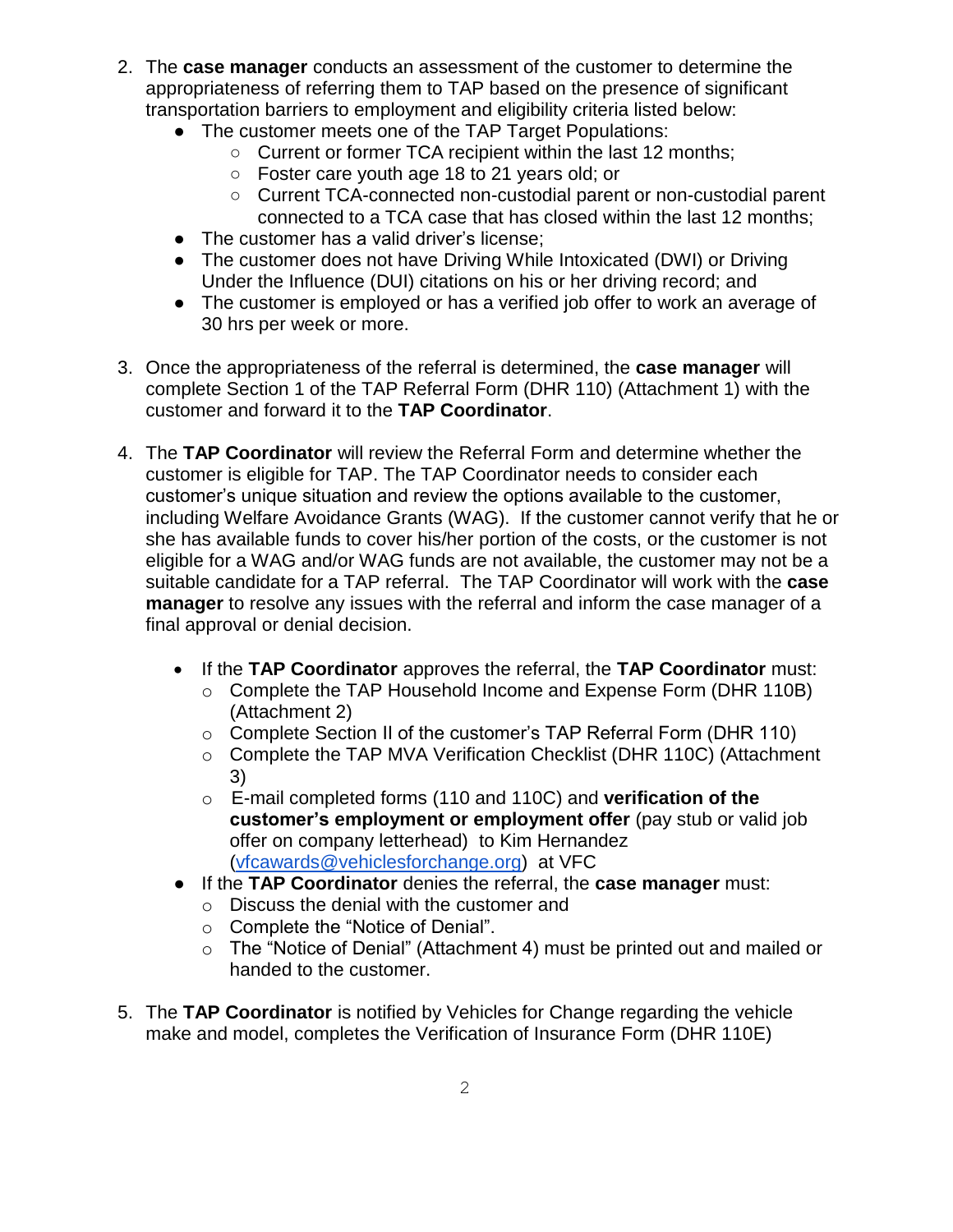(Attachment 5) with the customer, and notifies the originating **case manager** that a vehicle has been selected for the customer.

- 6. The originating **case manager** must document successful attainment of a vehicle within their case management system of record (i.e. CARES, MD CHESSIE, WORKS).
- 7. All LDSS **TAP Coordinators** must complete the TAP Monthly Report (Attachment 6- 110D) on the shared statewide, Google document by the 15th of the following month. Separate accommodations will be made for Montgomery County HHS. The following information must be entered:
	- Number of individuals referred to the TAP Coordinator;
	- Number of individuals referred to VFC;
	- Number of referrals approved;
	- Number of referrals denied; and
	- Population Type

### **TAP CUSTOMER RESPONSIBILITIES:**

- 1. **Documentation** prior to receiving a vehicle from VFC, the customer must provide proof of the following:
	- Fulltime employment (averaging 30 hrs per week or more) verified by;
		- o pay stubs, or
		- o valid job offer on company letterhead
	- Valid Maryland driver's license;
	- Insurance for the vehicle;
	- Registration record; and
	- Three-year driving record (can be uncertified from the MVA).
- 2. **Financing-** each customer receiving a vehicle is responsible for paying a flat fee of \$800 (the customer's portion of the vehicle's cost). The customer may pay part of the fee or the entire portion at the time of vehicle selection. Financing options include:
	- The customer must first explore all potential options to pay for car insurance as well as the customer's portion of the vehicle's costs (\$800).
	- Upon an assessment of the customer's finances and TCA eligibility, if the customer is otherwise eligible, the customer may be offered a WAG by the LDSS, if funds are available.

Remember a WAG is not a stand-alone application and benefit. A customer cannot apply for a WAG. A customer must be receiving TCA or have applied for TCA and a determination made that a WAG is in the best interest of the family. If the customer does not receive the WAG, the customer will begin to receive TCA.

● Finally, VFC can assist customers with securing a loan to pay the customer's portion of the vehicle cost from a State-approved financial institution.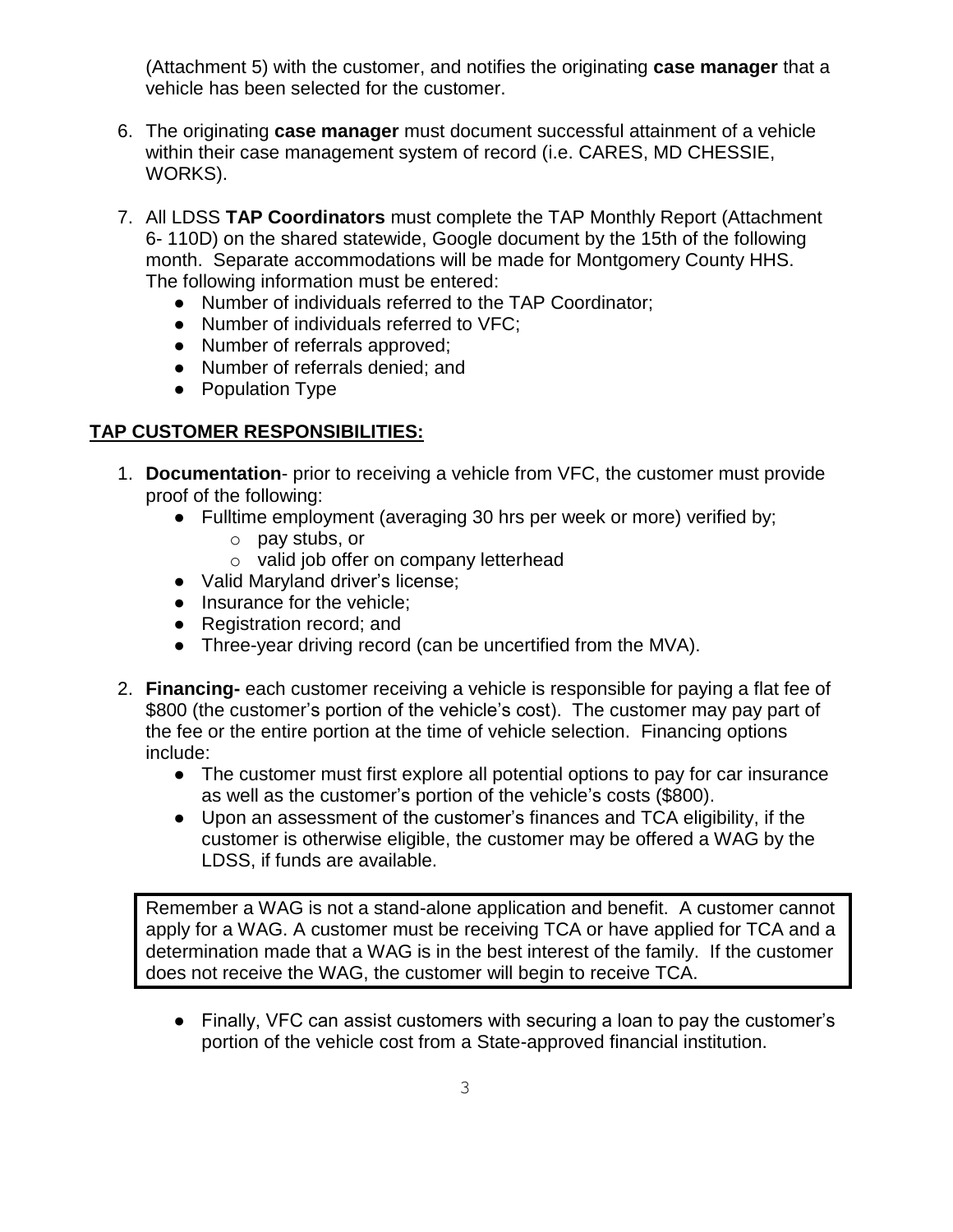### **NOTE:** *TAP Coordinators should not encourage customers to take out a loan.*

- 3. **Car Orientation-** recipients will be required to attend a two-hour "Car Orientation" class prior to taking possession of their vehicle. The class includes**:**
	- Information about the VFC program
	- Corresponding loan and payment requirements (if applicable)
	- Owner responsibilities and basic car maintenance
- 4. **Vehicle Acquisition-** customers pick up vehicles from VFC at 4111 Washington Blvd., Baltimore, MD 21227.
	- Customers take possession of the vehicle at the VFC facility within 30 business days after notice of award, on one of VFC's scheduled award dates. If this deadline cannot be met, VFC will notify the TAP Coordinator.
	- Options for vehicle acquisition include the:
		- o Customer secures his or her own means of transportation to VFC.
		- o Customer works with the LDSS for transportation to VFC.
		- o Customer works with VFC and the LDSS, if needed, to obtain transportation assistance for awardees living more than 50 miles from VFC.

## **VEHICLES FOR CHANGE RESPONSIBILITIES:**

- 1. Receive referrals from the LDSS Tap Coordinators and communicate back to the customer within five business days of receipt of referral.
- 2. Obtain vehicles for customers based on specific customer needs. The vehicle type criteria used for TAP:
	- Compact Cars;
	- Mid-size cars;
	- Minivans;
	- Small/mid-size pick-up trucks; or
	- Compact SUVs.

**NOTE:** No other vehicle type is acceptable. If VFC provides another vehicle type to a customer, it will not receive payment from DHR.

- 3. Vehicles used in TAP must:
	- Have a certified title, and no salvaged or rebuilt title issues;
	- Not contain FEMA flood advisories;
	- Have had all manufacturer recall repairs;
	- Not be "Lemon automobiles";
	- Not be stolen:
	- Not have current damage to the body, interior or inner workings, other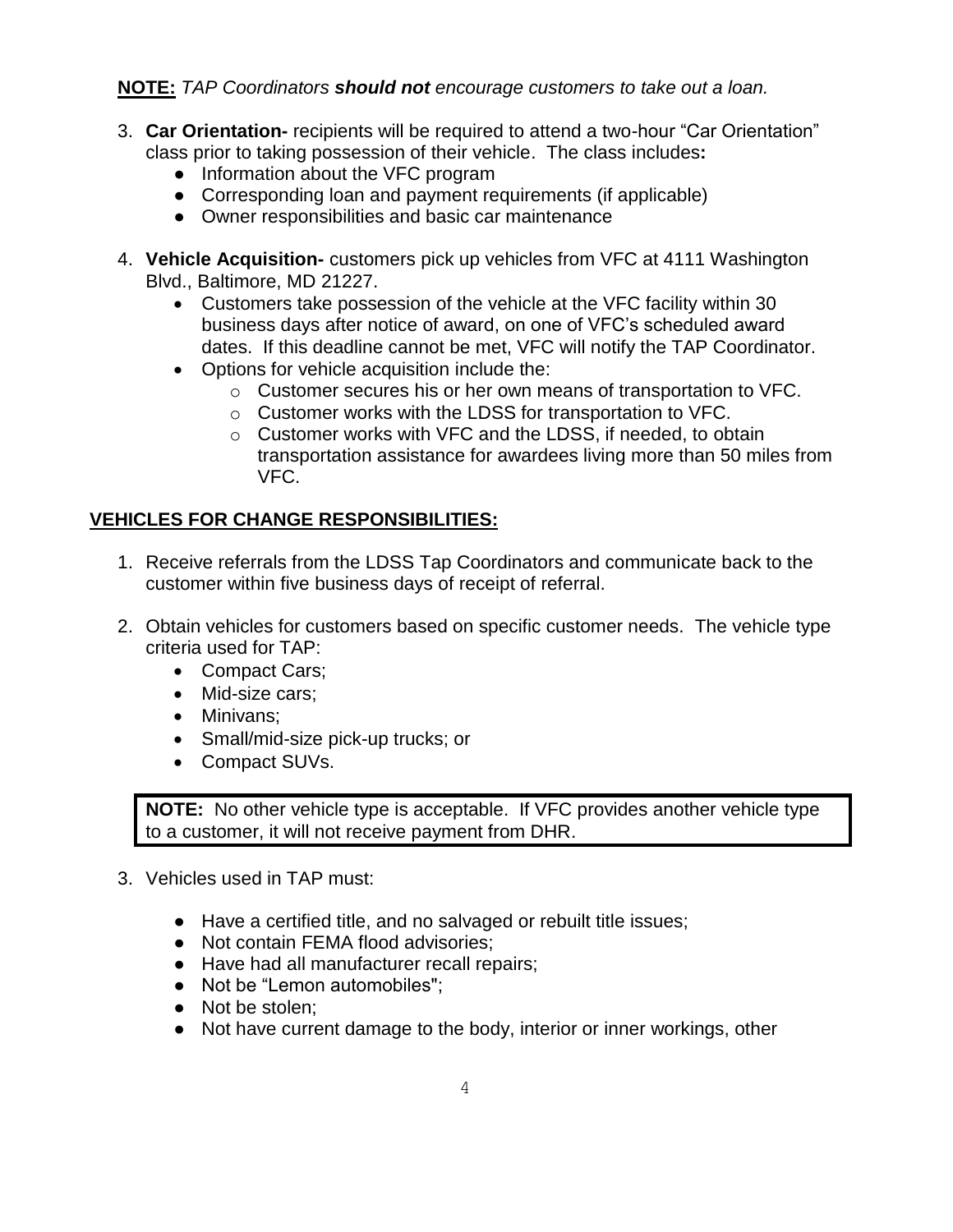than normal wear and tear; and

- Not have been used as a Police or Taxi vehicle.
- 4. Pay for vehicle taxes.
- 5. Obtain tags for and title to the vehicles.
- 6. Make all repairs needed for the customer to operate the vehicle at the time of possession.

#### 7. Provide a **6-month or 12,000 Mile Warranty.**

- 8. Ensure that all vehicles have passed a Maryland Motor Vehicle inspection.
- 9. Provide each customer with a CARFAX Vehicle History Report. Each CARFAX Report may not be more than 15 days old at the time of the transfer of title to the new owner. The CARFAX Report is to include, at a minimum, the following information:
	- The Vehicle Identification Number (VIN);
	- The vehicle year, make and model;
	- Whether the vehicle has been in an accident (and if so, when damages were incurred and repairs made);
	- How many times the vehicle has been titled;
	- The vehicle's odometer history; and
	- Manufacturer recalls and safety issues.
- 11. Arrange vehicle pick up with the LDSS and customer. Customers pick up vehicles from VFC at 4111 Washington Blvd., Baltimore, MD 21227.
- 12. Provide Car Orientation to customers on the day of vehicle acquisition.
- 13. Maintain individual customer records documenting eligibility and all transactions associated with the delivery of each vehicle for a minimum of 5 years.

#### **INQUIRIES:**

Please direct policy questions to [fia.policy@maryland.gov.](mailto:fia.policy@maryland.gov) TAP-related questions should be directed to Shomare Braxton at 410-767-7940 or TAPProgram@maryland.gov.

#### **ATTACHMENTS:**

[Attachment 1: TAP Referral Form \(FIA 110\)](http://kb.dhs.maryland.gov/directory/FIA/Forms/English/DHS_FIA_110%20TAP%20Referral%20to%20VFC-3.2018.xls)

Attachment 2: TAP Household [Income and Expenses \(DHR 110B\)](http://fipnet1/FIPNETManuals/AT%2017-17%20Attachment%202%20TAP%20Household%20Income%20and%20Expense%20Sheet%20(DHR%20110B).pdf)